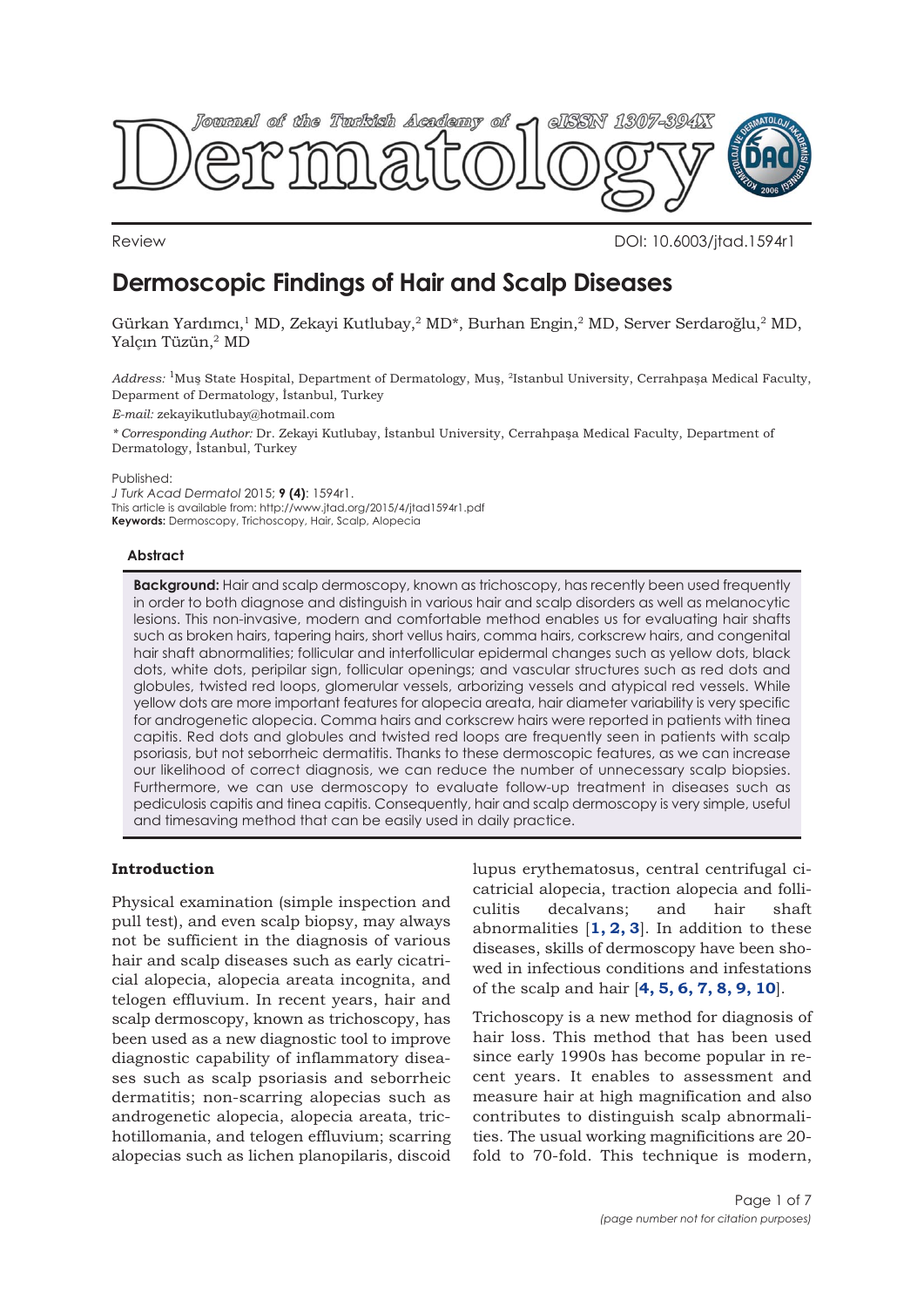non-invasive and quite comfortable for both patients and dermatologists. While trichoscopy allows examining hair shafts, hair follicle openings (dots), perifollicular epidermis and cutaneous microvessels, it is not used to detect or evaluate scalp tumors [**[11, 12](#page-5-0)**].

Herein, we aimed to review dermoscopic findings in various hair and scalp disorders.

## **Non-scarring Alopecias**

#### **Alopecia Areata**

Alopecia areata (AA) is a common, non-scarring, autoimmune, chronic, inflammatory disease involving hair follicules, characterized by hair loss on the scalp and/or body. There are various clinical subtypes such as patchy alopecia, diffuse alopecia, reticulate alopecia, ophiasis, ophiasis inversus, alopecia totalis and universalis and may be seen nail changes in 3-30% of patients [**[13](#page-5-0)**].

The dermoscopic features in alopecia areata are yellow dots, black dots, broken hairs, coudability hairs, and clustered short vellus hairs (<10 mm) [**[2](#page-5-0)**]. Yellow dots, especially, are very important clues to differentiate from trichotillomania and telogen effluvium to alopecia areata. They are thought to be represent degenerated follicular keratinocytes and sebum within the affected follicles [**[14](#page-5-0)**]. Black dots are remnants of exclamation mark hairs or broken hairs and are important indicator for disease activity and severity of alopecia areata [**[13](#page-5-0)**]. But according to Kowalska-*Oledzka* et al., black dots seen under trichoscopy are not specific for alopecia areata and may be present in other hair and scalp diseases [**[15](#page-5-0)**].

*Mane* et al. analysed in 66 patients with AA and observed yellow dots, black dots, broken hairs, short vellus hair and tapering hairs in 81.8%, 66.6%, 55.4%, 40.9% and 12.1% of patients, respectively. And they also reported that dermoscopic findings were not affected by the type of AA or the severity of the disease [**[13](#page-5-0)**].

*Inui* et al. analysed 300 Asian patients with AA and reported dermoscopic findings and their relationship with disease activity and severity. According to the authors, yellow dots, short vellus hairs, black dots, tapering hairs, and broken hairs were seen by dermoscopy in only 63.7%, 72.7%, 44.3%, 31.7%, and 45.7% of AA patients, respectively. They were reported that the black dots and yellow dots correlated positively with the severity of AA, but short vellus hairs correlated negatively. The incidence of tapering hairs and broken hairs showed no correlation with the severity of AA. Furthermore, black dots, tapering hairs, and broken hairs correlated positively with the disease activity, but short vellus hairs correlated negatively. Although correlation between the incidence of yellow dots and disease activity was reported, it was not statistically significant [**[16](#page-5-0)**].

*Hegde* et al. reported that the most common dermoscopic findings were black dots in 84% of patients, followed by short vellus hairs in 68% of patients, yellow dots in 57.33% of patients, broken hairs in 37.33% of patients, and tapering hairs in 18.67% of patients with AA [**[17](#page-5-0)**].

#### **Androgenetic Alopecia**

Androgenetic alopecia (AGA) is characterized by androgen-dependent hair loss. It is supposed that the genetically predisposed hair follicles are the target for androgen-stimulated hair follicle miniaturization. Thus, large and pigmented terminal hairs be gradually thinner and is replaced by vellus hairs in affected areas [**[18](#page-5-0)**]. The most important distinguishing dermoscopic feature is hair diameter variability greater than 20% in dermoscopy of AGA. Another findings observed in AGA are the peripilar brown halo in diameter roughly 1mm and yellow dots in advanced stages [**[2,](#page-5-0) [14](#page-5-0)**].

*Rakowska* et al. proposed major and minor dermoscopic criteria for diagnosing female androgenetic alopecia [**[19](#page-5-0)**]. These criterias are shown in **[Table 1](#page-2-0)**.

Fullfilment of two major criteria or one major and two minor criteria is required to diagnose female androgenetic alopecia based on trichoscopy.

*Zhang* et al. observed brown peripilar sign, white peripilar sign, pinpoint white dots, yellow dots, scalp pigmentation and focal atrichia in 31.7%, 26.7%, 21.7%, 1.67%, 61.7%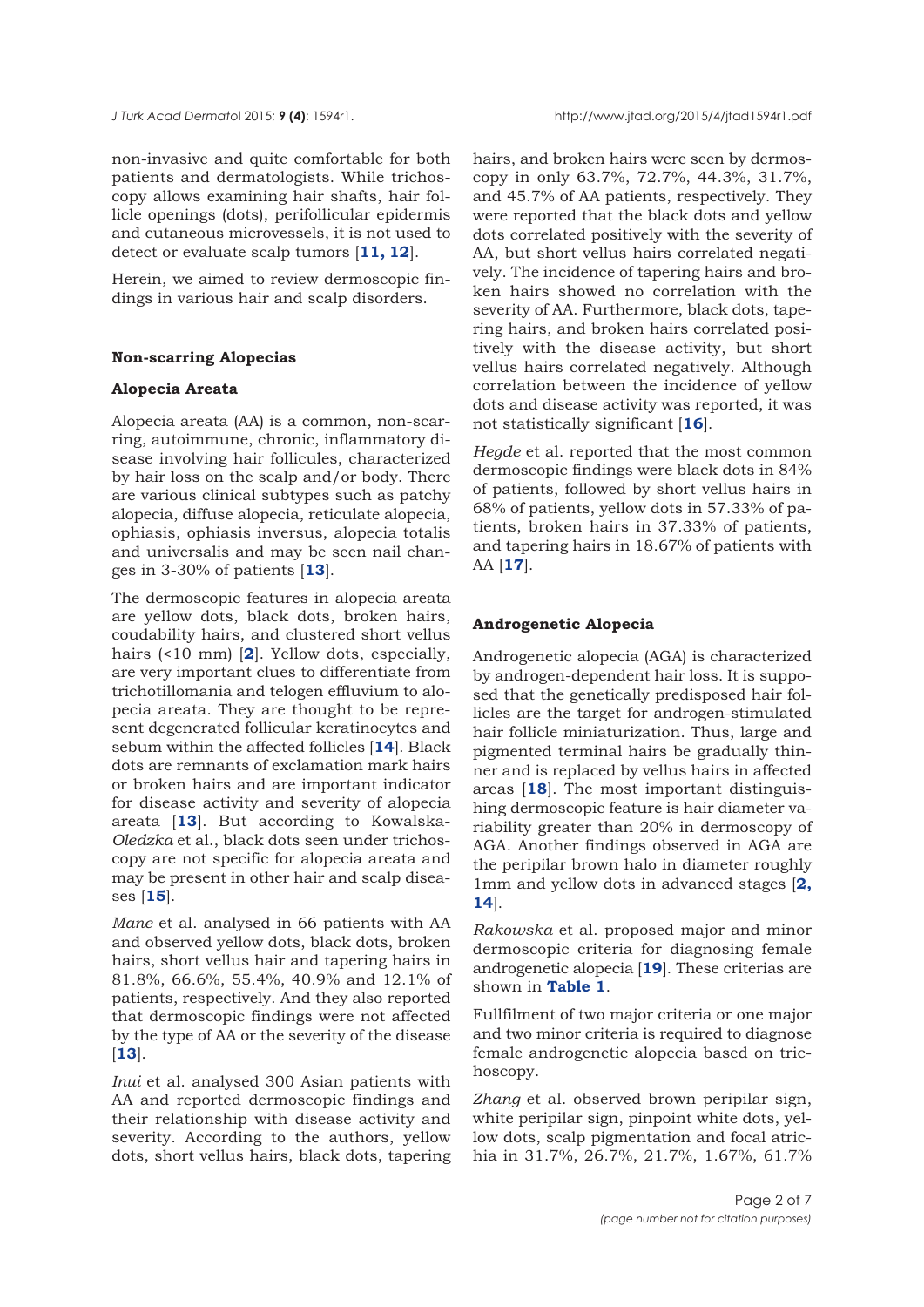<span id="page-2-0"></span>

**Table 1.** Major and Minor Dermoscopic Criteria For Diagnosing Female Androgenetic Alopecia

| <b>Major Criteria</b>                                                                                                                                     | <b>Minor Criteria</b>                                                                                  |
|-----------------------------------------------------------------------------------------------------------------------------------------------------------|--------------------------------------------------------------------------------------------------------|
| 1. More than four yellow<br>dots in four images at a<br>70-fold magnification in<br>the frontal area                                                      | 1. Ratio of single-hair<br>unit percentage, frontal<br>area to occiput >2:1                            |
| 2. Lower average hair<br>thickness in the frontal<br>area in comparison with<br>the occiput (calculated<br>from not less than 50<br>hairs from each area) | 2. Ratio of number of yel-<br>lus hairs, frontal area to<br>occiput > 1.5:1                            |
| 3. More the 10% of thin<br>hairs (below 0.03 mm) in<br>the frontal area                                                                                   | 3. Ratio of hair follicules<br>with perifollicular disco-<br>loration, frontal area to<br>occiput >3:1 |

and 56.7% of Chinese patients with female pattern hair loss, respectively. They reported that all dermoscopic features, except yellow dots, were higher in the female pattern hair loss group compared to control group [**[20](#page-5-0)**]. *Inui* et al. examined 60 patients with AGA (50 male and 10 female) by dermoscopy and investigated the dermoscopic features such as hair diameter density, peripilar sign, and yellow dots and their incidence of AGA in Asian people. Hair diameter density, known as hair follicle miniaturization, was reported as an essential feature to diagnose AGA. Peripilar sign were seen in 66% of male AGA and 20% of female AGA and yellow dots were seen in 26% of male AGA and 10% of female AGA [**[21](#page-5-0)**].

#### **Telogen Effluvium**

This disease is characterized by decreased hair density with presence of empty follicles. There are no specific dermoscopic features and the diagnosis is introduced by the elimination of other scalp disorders. It is clinically similar to androgenetic alopecia. But unlike androgenetic alopecia, hair shaft diameter variation and peripilar halo are not seen by dermoscopy [**[22](#page-5-0)**].

#### **Alopecia Areata Incognita**

Alopecia areata incognita was first described by *Rebora* in 1987. The disease, which is a form of alopecia areata without typical patchy alopecic plaques, is characterized by acute

diffuse shedding of telogen hairs. It is clinically similar to telogen effluvium. Scalp biopsy often requires for accurate diagnosis. But recently, some dermoscopic features can help in the diagnosis [**[23](#page-5-0)**].

According to the *Tosti* et al., the essential dermoscopic features in alopecia areata incognita are yellow dots and regrowing terminal hairs. Many diffuse, round or polycyclic yellow dots, which varied in size and were uniform in color and distribution were showed by authors at video dermoscopy at all magnifications (x20-x70). They also observed a large number of regrowing, tapered, terminal hairs (2-4 mm long) in the entire scalp. In only 20 patients, dystrophic hairs, exclamation point hairs, and cadaverized hair were present [**[23](#page-5-0)**]. *Inui* et al. reported that cadaverized hairs, exclamation mark hairs, broken hairs, and yellow dots were seen 80%, 65%, 95%, 85% of patients with alopecia areata incognita, respectively. Authors emphasized that cadaverized hairs, exclamation mark hairs and broken hairs were the specific diagnostic markers for alopecia areata incognita to rule out female pattern hair loss and telogen effluvium [**[24](#page-6-0)**].

## **Traction Alopecia**

Traction alopecia is clinically characterized by loss and thinning of hair in the affected area and may progress to cicatricial alopecia in case of constant traction action. *Tosti* et al. reported that hair casts which are small freely movable cylindrical structures that envelope the proximal hair shaft are very important sign for persistant hair traction in patients with traction alopecia. Interestingly, this dermoscopic feature is not showed by dermoscopy in patients with trichotillomania [**[25](#page-6-0)**].

# **Trichotillomania**

Trichotillomania, which usually affects children, presents with patches of alopecia with irregular and bizarre border. Broken hair shafts are the primary dermoscopic features and also, yellow dots, short vellus hairs, perifollicular erythema, pigmentation and hemorrhages may be seen [**[22](#page-5-0)**].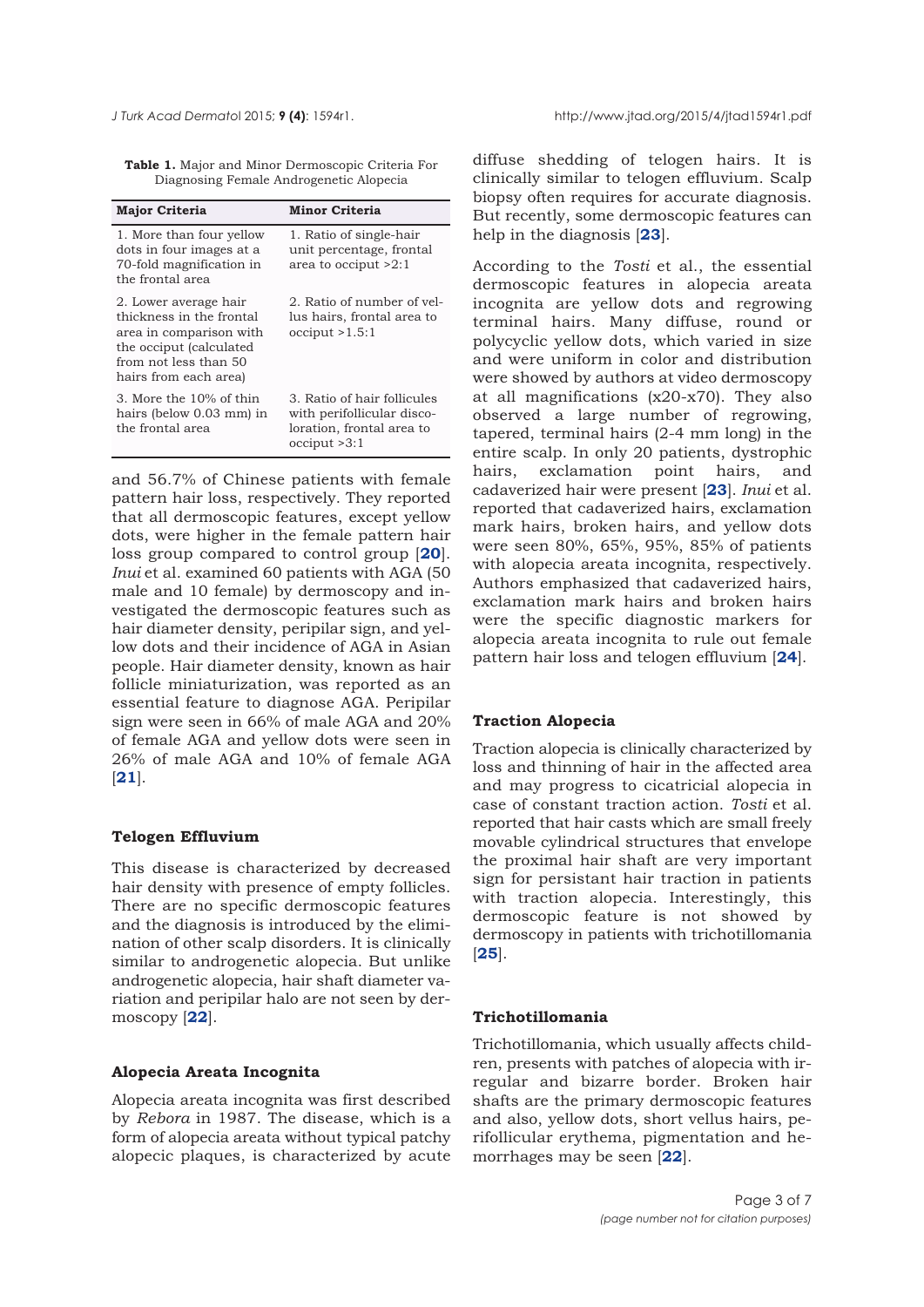*Rakowska* et al. firstly reported new dermoscopic terms such as flame hairs, v-sign, hook hairs, tulip hairs, and hair powder in patients with trichotillomania. In this study, they observed irregularly broken hairs in all patients. V-sign, flame hairs, hair powder, and coiled hairs were also seen in 57%, 25%, 16%, and 39% of patients, respectively [**[26](#page-6-0)**].

## **Scarring AlopeciasScarring Alopecias**

The common findings on dermoscopy of both primary and secondary scarring alopecia are decreased hair density and loss of follicular opening [**[2](#page-5-0)**]. In addition to these dermoscopicfindings, erythema, scaling, perifollicular hyperkeratosis, atrophy, dyspigmentation, pustules or crusting can be seen by dermoscopy in cicatricial alopecia [**[14](#page-5-0)**].

## **Discoid Lupus Erythematosus (DLE)**

While specific dermoscopic features for DLE include keratotic plugs, red dots, and enlarged branching vessels, absence of follicular openings and cicatricial white patches, which may also be seen in lichen planopilaris and frontal fibrosing alopecia, are non-specific dermoscopic features shown in DLE [**[2](#page-5-0)**].

Follicular plugging relates to keratin material occluding the dilated infundibular openings [**[2](#page-5-0)**]. Follicular red dots were observed as a novel dermoscopic pattern in scalp DLE by *Tosti* et al. [**[27](#page-6-0)**]. *Lanuti* et al. reported follicular keratotic plugs in three patients with DLE and suggested as a marker of DLE. In addition to follicular plugs, they observed follicular red dots, blue-grey dots, white patches, reduced follicular ostia and absence of pinpoint white dots [**[28](#page-6-0)**]. *Lallas* et al. reported that the most common dermoscopic features were perifollicular whitish halo, follicular keratotic plugs and telengiectatic vessels in 69.1%, 67.3% and 52.7% of fifty-five lesions of 37 patients with DLE, respectively. White scales, pigmentation, structureless whitish area and follicular red dots were also seen [**[29](#page-6-0)**].

# **Lichen Planopilaris**

Lichen planopilaris (LPP), which is the most common cause of cicatricial alopecia, de-

monstrates peripilar casts, blue-grey dots, and white dots by trichoscopy [**[22](#page-5-0)**]. According to *Estrada* et al., perifollicular scales, diminished follicular ostia and white dots were the principal dermoscopic findings in patients with LPP [**[30](#page-6-0)**].

#### **Folliculitis Decalvans**

Characteristic dermoscopic features include tufted hairs, perifollicular pustules in active lesions, and scaling in the interfollicular area [**[2](#page-5-0)**]. Tufted hairs are typically characterized by presence of multiple upright hairs (>5) emerging from a single ostium known as polytrichia. In long-lasting lesions, ivory-white and milky-red areas without follicular orifices are predominantly seen [**[22,](#page-5-0) [31](#page-6-0)**].

# **Central Centrifugal Cicatricial Alopecia**

Central centrifugal cicatricial alopecia (CCCA) is the most common cause of scarring alopecia among African American women. The disease is characterized by perpetual cicatricial hair loss that affects crown and vertex and spreads centrifugally in the course of time [**[32](#page-6-0)**].

*Miteva* and *Tosti* reported various dermoscopic findings in 51 patients with CCCA with different stage. Honeycomb pigmented network was shown by authors in all images. Peripilar white/gray halo was reported in 94% of patients. The specificity and sensitivity of this dermoscopic finding were reported 100% and 94,12%, respectively. Another findings were reported as erythema, white patches, pin-point white dots, broken hairs, asterisklike brown blotches, hair shaft variability and presence of scales, terminal hairs, vellus hairs and dark peripilar halo [**[32](#page-6-0)**].

# **Dissecting Cellulitis**

Trichoscopy shows yellow, structureless areas and yellow dots with "3D" structure imposed over dystrophic hair shafts as most characteristic findings [**[12](#page-5-0)**].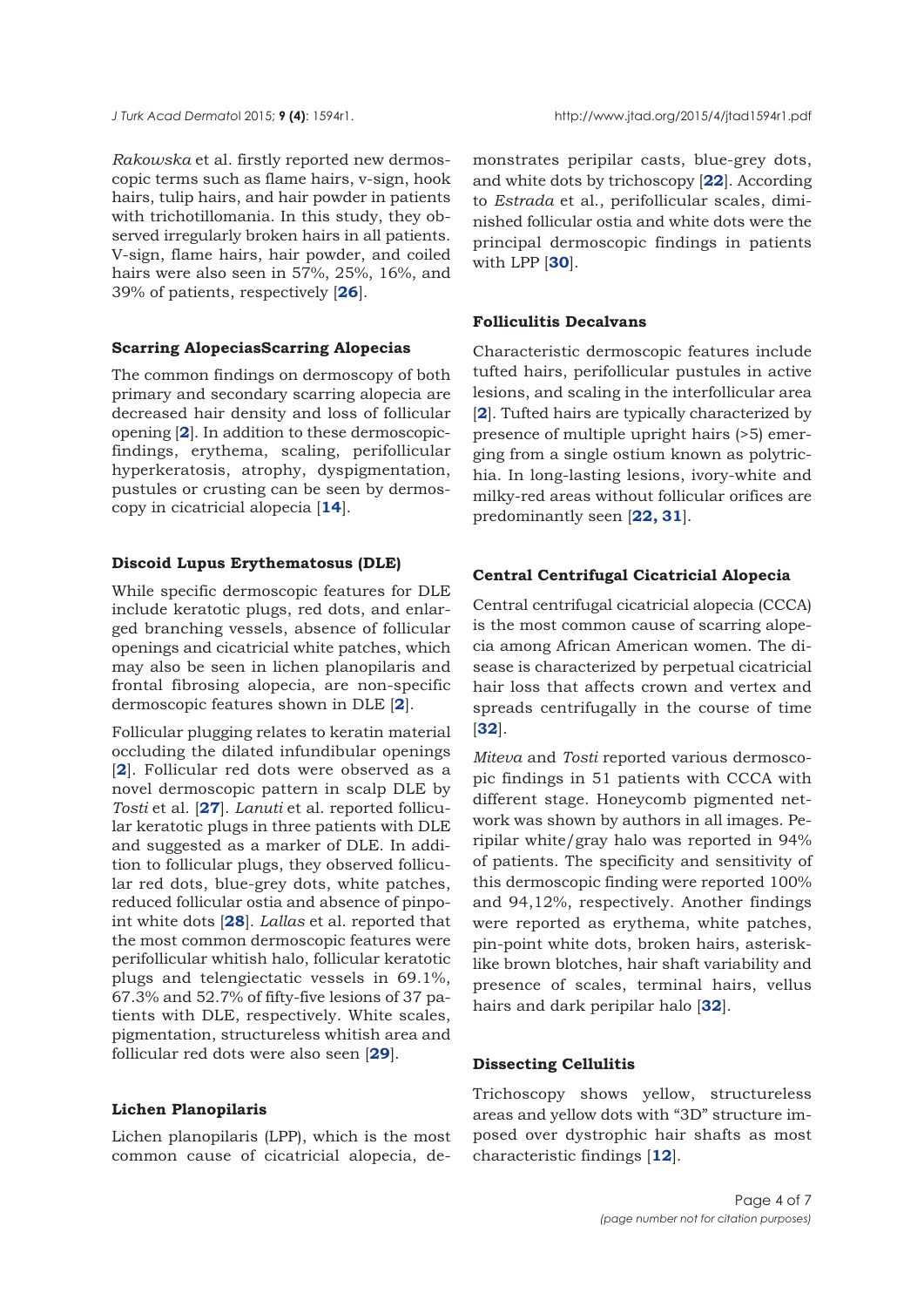# **Inflammatory Diseases of Scalp**

# **Psoriasis**

The distinctive feature is vascular pattern between scalp psoriasis and seborrheic dermatitis. The main feature of scalp psoriasis is twisted loops. Red dots and globules and glomerular vessels may also be seen [**[2](#page-5-0)**]. *Kim* et al. reported that red dots and globules, twisted red loops and glomerular vessels were observed in 87%, 53% and 65% of patients with scalp psoriasis, respectively. All these dermoscopic features were reported higher than patients with seborrheic dermatitis. In addition to these vascular structures, scales were also commonly seen (78% of patients) by dermoscopy in patients with scalp psoriasis [**[33](#page-6-0)**].

# **Seborrheic Dermatitis**

The most common patterns are arborizing vessels and atypical red vessels without red dots and globules [**[2](#page-5-0)**]. *Kim* et al. were reported featureless area as another vascular pattern in addition to arborizing vessels and atypical red vessels in patients with seborrheic dermatitis. Arborizing vessels and atypical red vessels were observed in 49% and 71% of patients with seborrheic dermatitis, respectively. Featureless areas were observed in 24% of patients with seborrheic dermatitis [**[33](#page-6-0)**].

## **Infections and Infestations of Scalp**

#### **Pediculosis Capitis**

By trichoscopy, diagnosis and treatment monitoring of pediculosis capitis is easy, quick and dependable. Nits are definitively visualized through the dermoscopy and also empty cases can be simply and quickly differentiated from nymph-containing viable eggs [**[9,](#page-5-0) [10](#page-5-0)**].

# **Tinea Capitis**

The comma hairs and the corkscrew hairs were reported as dermoscopic features in patients with tinea capitis. Broken and dystrophic hairs, black dots and tufted folliculitis may also be seen [**[2,](#page-5-0) [34](#page-6-0)**]. If there is an inflammatory condition, blotchy pigmentation, erythema, scaling, pustules and follicular scalecrust formation may be seen [**[22](#page-5-0)**].

The term of corkscrew hair was first described by *Hughes* et al. as a new diagnostic dermoscopic sign in black children with tinea capitis [**[7](#page-5-0)**]. *Mapelli* et al. described comma hairs and some dystrophic hairs associated with T. violaceum tinea capitis in three black patients without corkscrew hairs [**[4](#page-5-0)**]. *Neri* et al. also reported a case with tinea capitis in an adult Italian white male and observed both comma hairs and corkscrew hairs [**[5](#page-5-0)**].

# **Hair Shaft Abnormalities**

#### **Monilethrix**

Monilethrix is a congenital hair shaft disorder characterized by hair fragility and alopecia. Dermoscopic features of hairs in monilethrix include hair shaft beading and multiple constrictions. It is caused by the presence of elliptical nodes regularly separated by narrow internodes [**[3,](#page-5-0) [35](#page-6-0)**].

## **Trichorrhexis Invaginata**

Trichorrexis invaginata (TI) is usually part of the Netherton syndrome that is a rare autosomal recessive genodermatosis. Multiple nodes are seen on dermoscopy of hair shafts in TI seems to the ball-in-cup rings of bamboo. These are caused by invagination of the distal portion of the hair shaft into its proximal portion. In addition to the bamboo hairs, golf-tree hairs and matchstick hairs are also seen [**[3,](#page-5-0) [36](#page-6-0)**].

# **Trichorrhexis Nodosa**

In trichorrhexis nodosa, nodular thickening along the hair shaft is specifically seen by dermoscopy [**[34](#page-6-0)**].

# **Pili Torti**

Trichoscopy of pili torti shows flattened sections at irregular intervals along the length of the hair shafts [**[34](#page-6-0)**].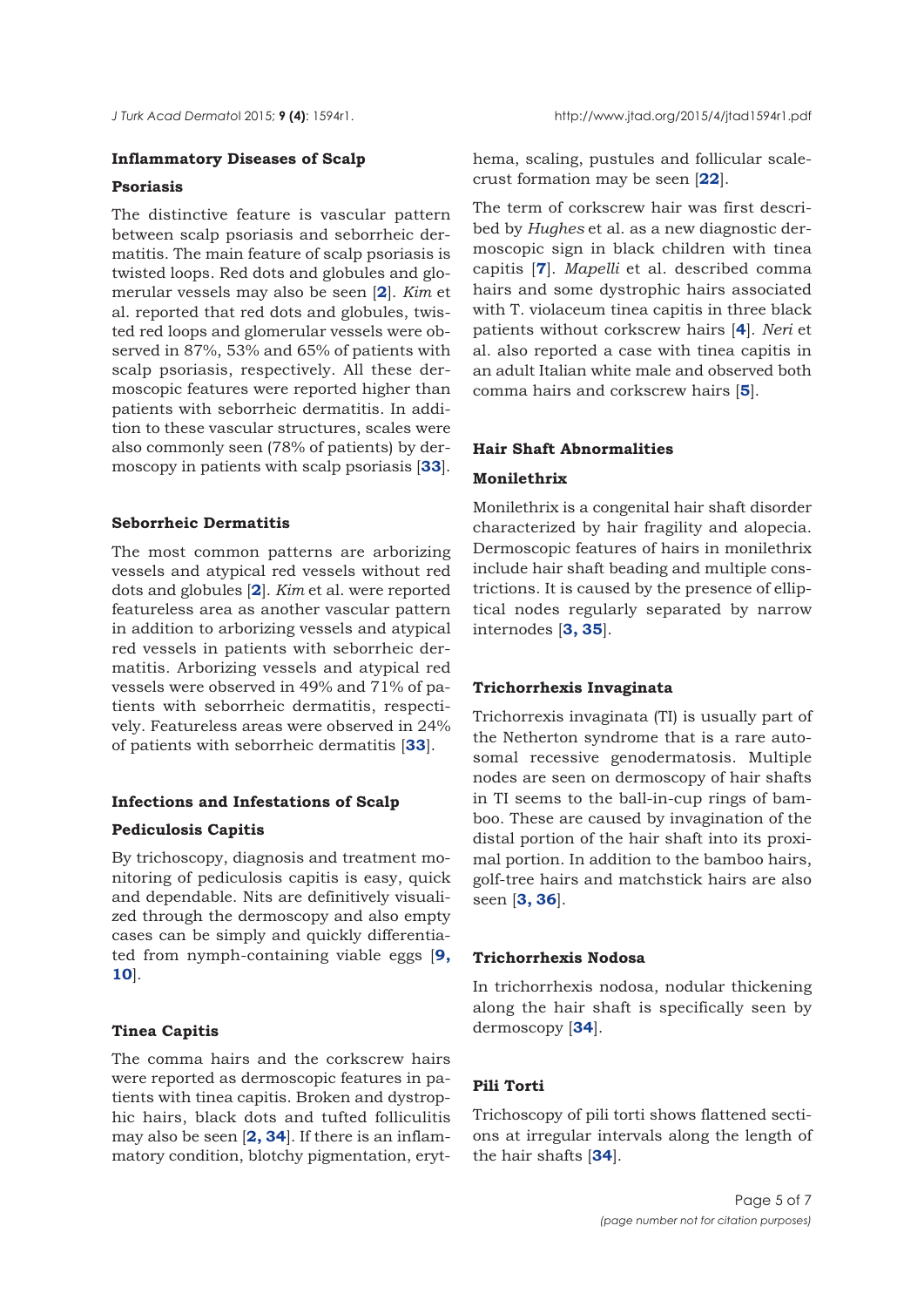<span id="page-5-0"></span>

# **Pili Annulati**

Trichoscopy of piliannulati shows white and dark bands along the hair shaft [**12, [34](#page-6-0)**].

#### **Other Scalp Diseases**

# **Congenital Triangular Alopecia**

Congenital triangular alopecia (CTA) is usually seen in children between 3 and 6 years of age. It may clinically resemble to alopecia areata. Dermoscopy may be useful to distinguish from congenital triangular alopecia to alopecia areata. Normal follicular openings with vellus hairs surrounded by normal terminal hairs are revealed by dermoscopy in patient with congenital triangular alopecia without yellow dots, dystrophic hairs, exclamation point hairs, and cadaverized hairs [**[37](#page-6-0)**].

As a result, dermoscopy offers very fast and highly instructive clues to the diagnosis of hair and scalp disorders such as scarring alopecias, non-scarring alopecias, and inflammatory and infectious hair and scalp diseases.

#### **References**

- 1. Ross EK, Vincenzi C, Tosti A. Video dermoscopy in the evaluation of hair and scalp disorders. J Am Acad Dermatol 2006; 55: 799-806. PMID: 17052485
- Miteva M, Tosti A. Hair and scalp dermatoscopy. J Am Acad Dermatol 2012; 67: 1040-1048. PMID: 22405573
- 3. Miteva M, Tosti A.Dermatoscopy of hair shaft disorders. J Am Acad Dermatol 2013; 68: 473-481. PMID: 22940404
- 4. Mapelli ET, Gualandri L, Cerri A, Menni S.Comma hairs in tinea capitis: a useful dermatoscopic sign for diagnosis of tinea capitis. Pediatr Dermatol 2012; 29: 223-224. PMID: 22011204
- 5. Neri I, Starace M, Patrizi A, Balestri R. Corkscrew hair: a trichoscopy marker of tineacapitis in an adult white patient. JAMA Dermatol 2013; 149: 990-991. PMID: 23783798
- 6. Vazquez-Lopez F, Palacios-Garcia L, Argenziano G. Dermoscopic corkscrew hairs dissolve after successful therapy of Trichophyton violaceum tinea capitis: a case report. Australas J Dermatol 2012; 53: 118-119. PMID: 22571559
- 7. Hughes R, Chiaverini C, Bahadoran P, Lacour JP. Corkscrew hair: a new dermoscopic sign for diagnosis of tinea capitis in black children. Arch Dermatol 2011; 147: 355-356. PMID: 21422348
- 8. Criado PR. Entodermoscopy: dermoscopy for the diagnosis of pediculosis. An Bras Dermatol 2011; 86: 370-371. PMID: 21603827
- 9. Bakos RM, Bakos L. Dermoscopy for diagnosis of pediculosiscapitis. J Am Acad Dermatol 2007; 57: 727-728. PMID: 17870438
- 10. Badri T, Hammami H, Benmously R, Mokhtar I, Fenniche S. Dermoscopic diagnosis of pediculosis capitis. Acta Dermato venerol Alp Pannonica Adriat 2010; 19: 45-46. PMID: 20976423
- 11. Olszewska M, Rudnicka L, Rakowska A, Kowalska-Oledzka E, Slowinska M.Trichoscopy. Arch Dermatol 2008; 144: 1007. PMID: 18711072
- 12. Rudnicka L, Olszewska M, Rakowska A, Slowinska M.Trichoscopy update 2011. J Dermatol Case Rep 2011; 5: 82-88. PMID: 22408709
- 13. Mane M, Nath AK, Thappa DM. Utility of dermoscopy in alopecia areata. Indian J Dermatol 2011; 56: 407-411. PMID: 21965849
- 14. Dhurat R, Saraogi P. Hair evaluation methods: merits and demerits. Int J Trichology 2009; 1: 108- 119. PMID: 20927232
- 15. Kowalska-Oledzka E, Slowinska M, Rakowska A, Czuwara J, Sicinska J, Olszewska M, Rudnicka L. 'Black dots' seen under trichoscopy are not specific for alopecia areata. Clin Exp Dermatol 2012; 37: 615-619. PMID: 22681306
- 16. Inui S, Nakajima T, Nakagawa K, Itami S. Clinical significance of dermoscopy in alopecia areata: analysis of 300 cases. Int J Dermatol 2008; 47: 688-693. PMID: 18613874
- 17. Hegde SP, Naveen KN, Athanikar SB, Reshme P. Clinical and dermatoscopic patterns of alopecia areata: a tertiary care centre experience. Int J Trichology 2013; 5: 132-136. PMID: 24574691
- 18. Galliker NA, Trüeb RM. Value of trichoscopy versus trichogram for diagnosis of female androgenetic alopecia. Int J Trichology 2012; 4: 19-22 PMID: 22628985
- 19. Rakowska A, Slowinska M, Kowalska-Oledzka E, Olszewska M, Rudnicka L. Dermoscopy in female androgenic alopecia: method standardization and diagnostic criteria. Int J Trichology 2009; 1: 123- 130. PMID: 20927234
- 20. Zhang X, Caulloo S, Zhao Y, Zhang B, Cai Z, Yang J.Female pattern hair loss: clinico-laboratory findings and trichoscopy depending on disease severity. Int J Trichology 2012; 4: 23-28. PMID: 22628986
- 21. Inui S, Nakajima T, Itami S. Scalp dermoscopy of androgenetic alopecia in Asian people. J Dermatol 2009; 36: 82-85. PMID: 19284450
- 22. Jain N, Doshi B, Khopkar U. Trichoscopy in alopecias: diagnosis simplified. Int J Trichology 2013; 5: 170-178. PMID: 24778525
- 23. Tosti A, Whiting D, Iorizzo M, Pazzaglia M, Misciali C, Vincenzi C, Micali G. The role of scalp dermoscopy in the diagnosis of alopecia areata incognita. J Am Acad Dermatol 2008; 59: 64-67. PMID: 18440667